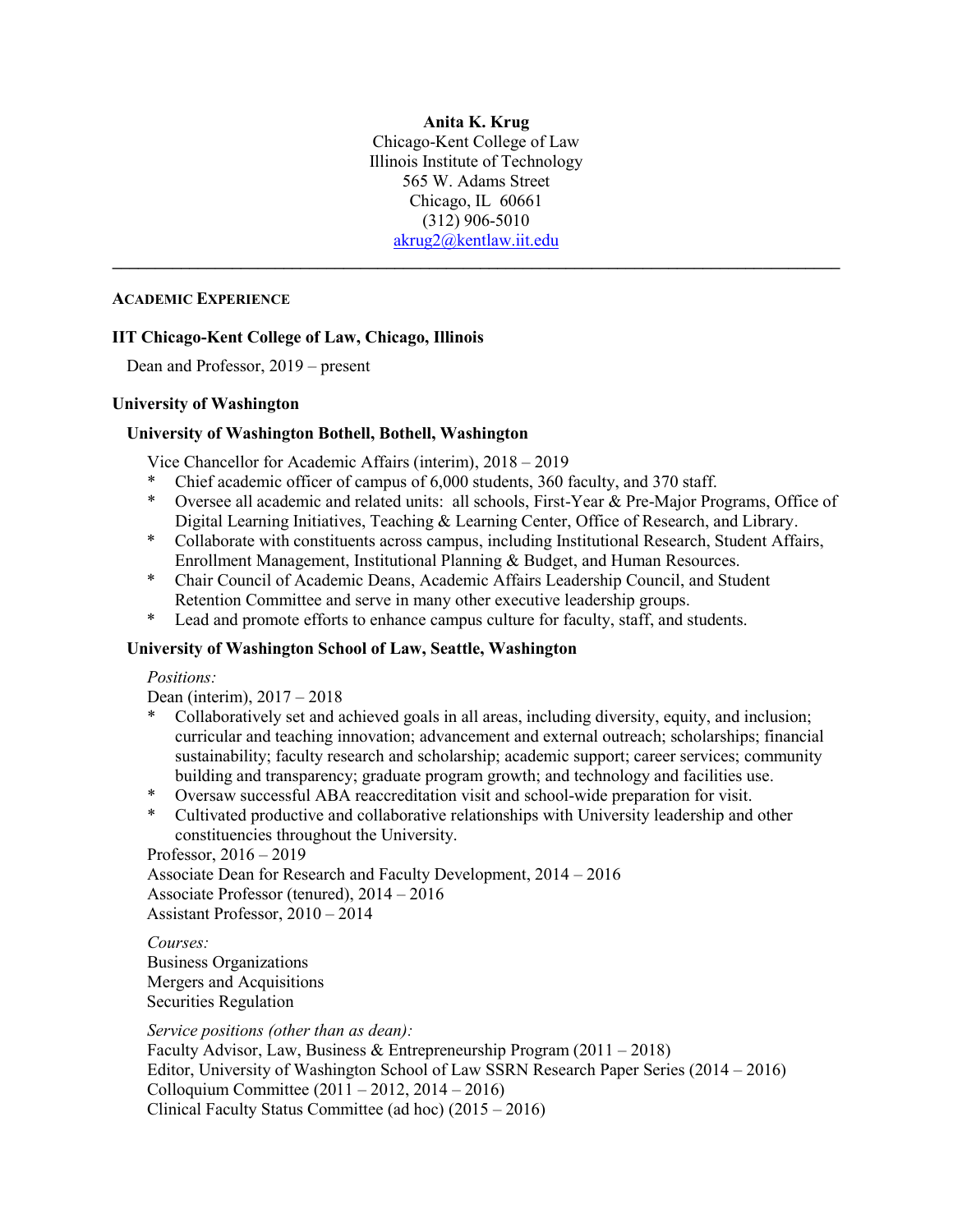Teaching and Learning Committee (2014 – 2016) Ph.D. Program Committee (2012 *–* 2015) Faculty Appointments Committee (ad hoc, for mid-year appointment) (2014) Curriculum Committee (2010 – 2011)

*Honors and awards:*  Hold the D. Wayne and Anne Gittinger Endowed Professorship (2016 – 2019) Selected for 2016 – 2018 University of Washington Leadership Excellence Project (one of 29 faculty throughout University) Pacific Coast Banking School Faculty Service Award (2013) Faculty Scholarship Award for Excellence in Law Review Articles (2013)

# **University Service Positions**

Faculty Council on Tri-Campus Affairs (representing University President Cauce) (2018 – 2019) University Accreditation Steering Committee (2018 – 2019) Master Curriculum Oversight Committee (2018 – 2019) Board of Deans and Chancellors (2017 – 2018) UW 2050 Steering Committee (2017 – 2018)

# **Berkeley Center for Law, Business and the Economy, University of California, Berkeley School of Law, Berkeley, California**

*Research Fellow, Law and Finance*, 2009 – 2010. *Lecturer*. Hedge Funds & Investment Management Law (fall 2008 and spring 2010).

# **University of California, Hastings College of the Law, San Francisco, California**

*Practitioner in Residence*, 2009*. Adjunct Professor*. Hedge Funds & Investment Management Law (fall 2009).

# **Harvard University, Cambridge, Massachusetts**

*Teaching Fellow*, 1995 – 1996. Courses: Liberalism and Conservatism in American Political Thought; Justice; Constitutional Interpretation. *Senior Thesis Advisor*, 1998 – 2000.

# **EDUCATION**

# **Harvard University, Cambridge, Massachusetts**

Ph.D., Political Science, 2000.

- *Major Field:* Political Theory; *Minor Fields:* American Politics, Comparative Politics.
- Dissertation: "Groups, Rights, and Liberalism: Historical Insights in a Contemporary Context."
- Jacob K. Javits Fellowship (U.S. Department of Education).
- Mark DeWolfe Howe Fellowship in Legal History and Civil Rights (Harvard Law School).

# **Harvard Law School, Cambridge, Massachusetts**

- J.D., *cum laude*, 1997.
- *Harvard Law Review*, Articles Editor.
- Reginald F. Lewis International Human Rights Fellowship.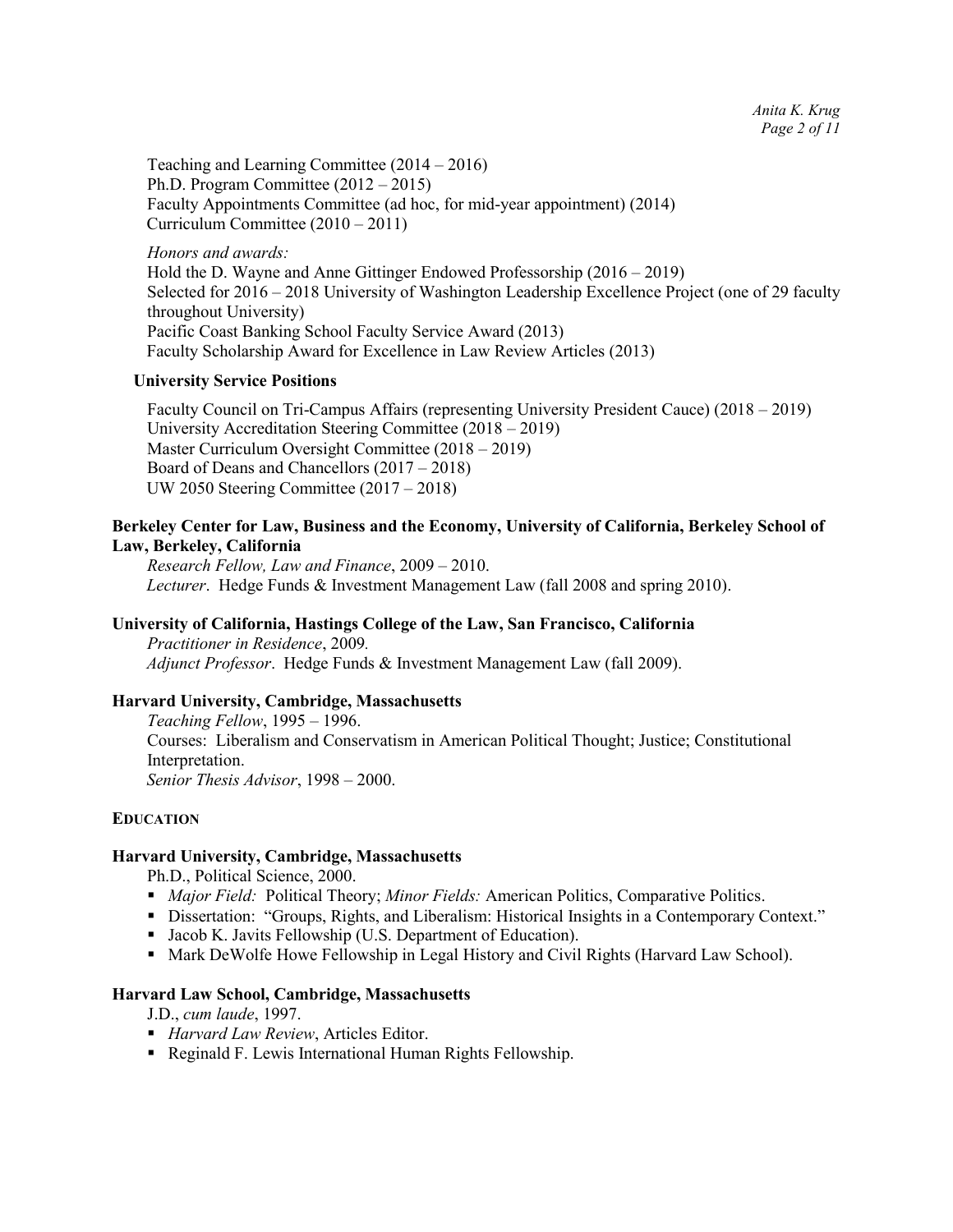#### **Harvard University, Cambridge, Massachusetts**

A.M., Political Science, 1996.

#### **University of Cologne, Cologne, Germany**

Fulbright Scholar, 1991 – 1992.

#### **Kansas State University, Manhattan, Kansas**

B.A., Political Science and Economics, *summa cum laude*, 1991.

- Outstanding Student in Political Science Scholarship Award; Delehanty Award for Excellence in Economics; Phi Beta Kappa; Phi Kappa Phi National Fellow; KSU Foundation Scholar.
- Junior year at Justus Liebig University, Giessen, Germany.

### **LAW REVIEW ARTICLES**

Anita K. Krug, *Investors' Paradox*, 43 J. CORP. L. 245 (2018).

Anita K. Krug, *The Other Securities Regulator: A Case Study in Regulatory Damage*, 92 TUL. L. REV. 339 (2017).

Anita K. Krug, *Uncertain Futures in Evolving Financial Markets*, 93 WASH. U. L. REV. 1209 (2016).

Anita K. Krug, *Investing and Pretending*, 100 IOWA L. REV. 1559 (2015). Selected for inclusion in the 2015 Harvard Stanford Yale Junior Faculty Forum at Harvard Law School.

Anita K. Krug, *Downstream Securities Regulation*, 94 B.U. L. REV. 1589 (2014), reprinted in 47 SECURITIES L. REV. § 2.3 (2015) (Donald C. Langevoort, ed.) and 57 CORPORATE PRACTICE COMMENTATOR 183 (2015) (Robert B. Thompson, ed.).

Anita K. Krug, *Escaping Entity-Centrism in Financial Services Regulation*, 113 COLUM. L. REV. 2039 (2013).

Anita K. Krug, *Investment Company as Instrument: The Limitations of the Corporate Governance Regulatory Paradigm*, 86 S. CAL. L. REV. 263 (2013).

Anita K. Krug, *[The Modern Corporation Magnified: Managerial Accountability in Financial](http://ssrn.com/abstract=2131454)  [Services Holding Companies](http://ssrn.com/abstract=2131454)*, 36 SEATTLE U. L. REV. 821 (2013) (invited symposium).

Anita K. Krug, *Rethinking U.S. Investment Adviser Regulation*, 87 ST. JOHN'S L. REV. 451 (2014) (invited symposium).

Anita K. Krug, *Institutionalization, Investment Adviser Regulation, and the Hedge Fund Problem*, 63 HASTINGS L.J. 1 (2011).

Anita K. Krug, *Moving Beyond the Clamor for "Hedge Fund Regulation": A Reconsideration of "Client" under the Investment Advisers Act of 1940*, 55 VILL. L. REV. 661 (2010) (symposium).

William F. Lee & Anita K. Krug, *Still Adjusting to* Markman: *A Prescription for the Timing of*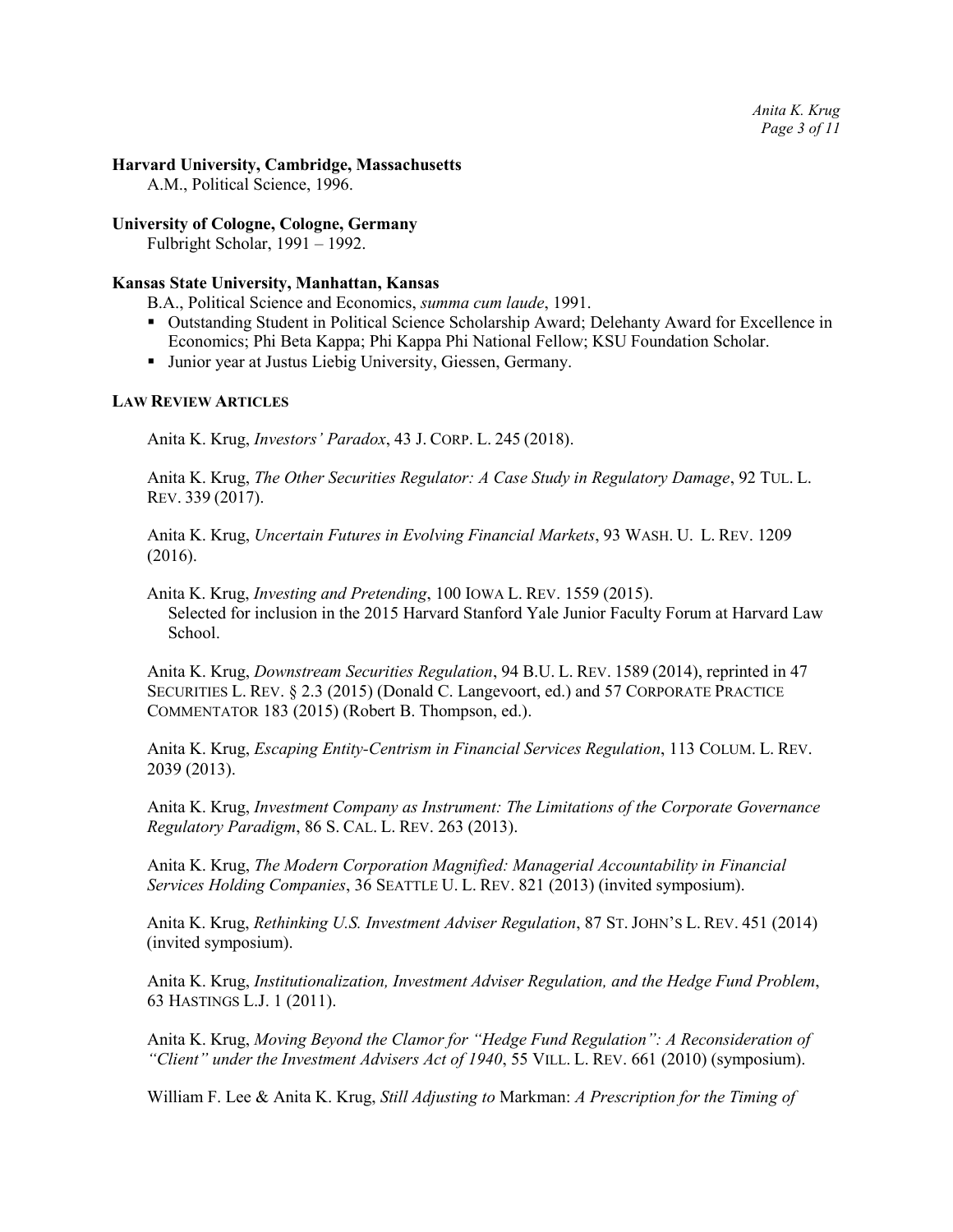*Claim Construction Hearings*, 13 HARV. J.L. & TECH. 55 (1999), reprinted in 2001 INTELL. PROP. L. REV. (2002).

William F. Lee, James C. Burling & Anita K. Krug, *The Antitrust Duty to Deal and Intellectual Property Rights*, 24 J. CORP. L*.* 527 (1999).

Note, *The Myth of Context in Politics and Law*, 110 HARV. L. REV. 1292 (1997).

Recent Legislation, *Florida Private Property Rights Protection Act*, 109 HARV. L. REV. 542 (1995).

### **BOOK CHAPTERS**

Anita K. Krug, *Toward Better Mutual Fund Governance, in* RESEARCH HANDBOOK ON THE REGULATION OF MUTUAL FUNDS (William A. Birdthistle & John Morley, eds., Edward Elgar) (2018).

Anita K. Krug, *Multilateral Convergence of Investment Company Regulation*, *in* ECONOMIC LAW AFTER THE CRISIS: A TALE OF FRAGMENTED DISCIPLINES (C.L. Lim & Bryan Mercurio eds. Cambridge Univ. Press) (2015).

Anita K. Krug, *Discerning Public Law Concepts in Corporate Law Discourse*, *in* PRIVATE LAW: KEY ENCOUNTERS WITH PUBLIC LAW (Kit Barker & Darryn Jensen eds. Cambridge Univ. Press) (2013).

# **PROFESSIONAL PUBLICATIONS**

Anita K. Krug, *The Private Fund Adviser Registration Act*, Berkeley Center for Law, Business and the Economy, University of California, Berkeley School of Law (White Paper, Nov. 2009).

Anita K. Krug, *Financial Regulatory Reform and Private Funds*, Berkeley Center for Law, Business and the Economy, University of California, Berkeley School of Law (White Paper, July 13, 2009).

Anita K. Krug, *Regulatory Response to Madoff*, Berkeley Center for Law, Business and the Economy, University of California, Berkeley School of Law (White Paper, Mar. 2009).

Anita K. Krug, *Hedge Fund Transparency Act of 2009,* Berkeley Center for Law, Business and the Economy, University of California, Berkeley School of Law (White Paper, Feb. 2009).

Peter M. Rosenblum & Anita K. Krug, *A Brief Outline of Certain Current Developments Affecting Managers of Hedge Funds* (American Law Institute | American Bar Association Course Materials), Oct. 2007.

David M. Lindley & Anita K. Krug, *Emerging Issues in CFTC Regulation*, FIN. DERIVATIVES & RISK MGMT*.*, Nov. 1995, at 93.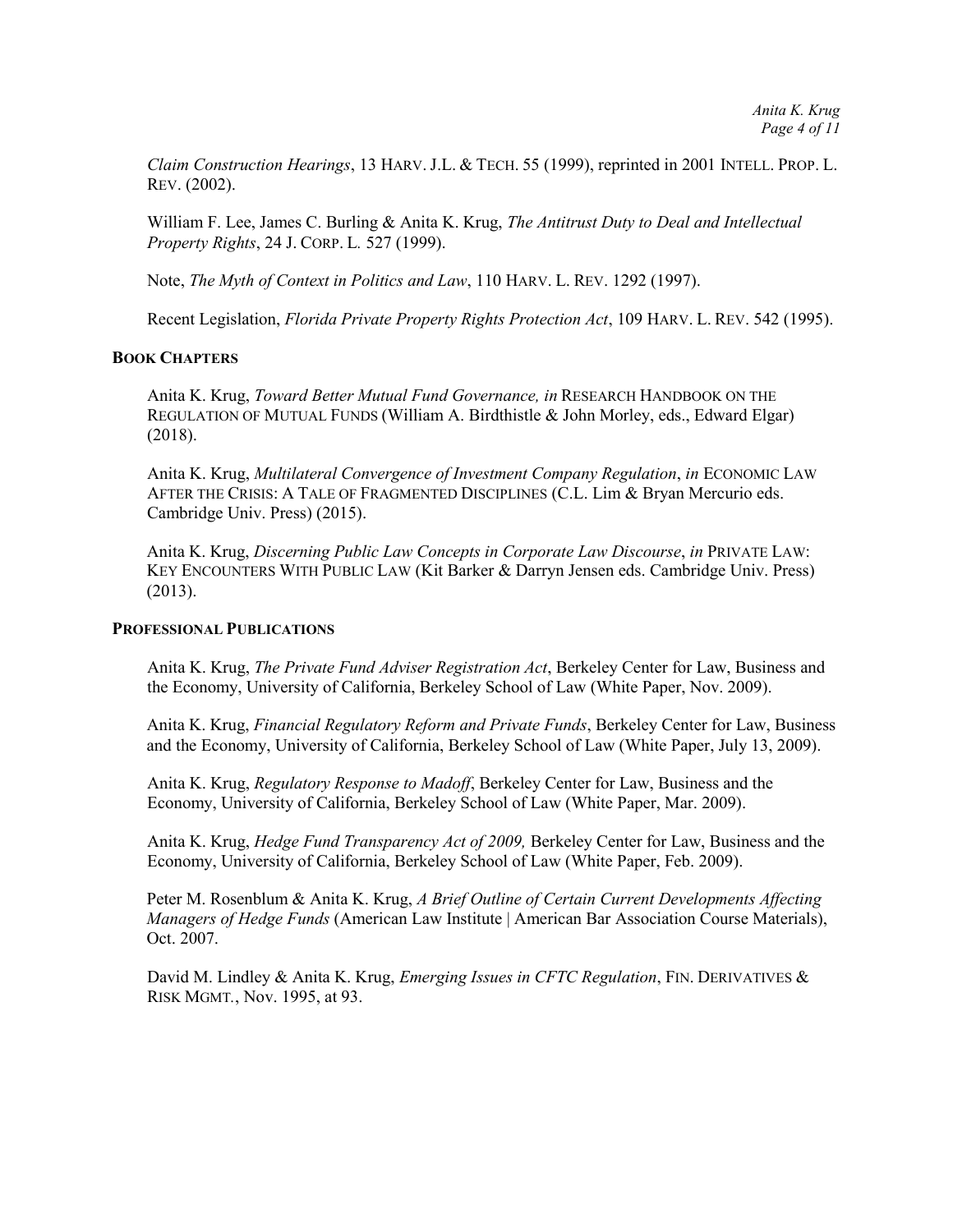#### **NEWSPAPERS**

Anita K. Krug, *Bear Pair*, THE DEAL, Aug. 8, 2008.

Anita K. Krug, *Come Together: The Convergence of the Business Missions of PE and Hedge Funds*, 18 THE DAILY DEAL, Dec. 17, 2007, at 13.

#### **BLOG POSTS**

Anita K. Krug, *The Other Securities Regulator: A Case Study in Regulatory Damage*, HARV. L. SCH. FORUM ON CORP. GOVERNANCE & FIN. REG. (June 14, 2017).

Anita K. Krug, *Toward Better Mutual Fund Governance*, HARV. L. SCH. FORUM ON CORP. GOVERNANCE & FIN. REG. (June 13, 2016).

Anita K. Krug, *[Regulatory Entity-Centrism in Financial Services](http://www.regblog.org/2013/07/29-krug-entity-centrism.html)*, REGBLOG (July 29, 2013).

#### **OTHER CONTRIBUTIONS**

Contributor (as an *Informationis Persona*), RONALD K.L. COLLINS & DAVID SKOVER, ON DISSENT: ITS MEANING IN AMERICA (2013).

### **SELECTED PRESENTATIONS AND PANEL DISCUSSIONS**

Financial Regulation & Innovation Workshop, Commentator, Indiana University Maurer School of Law, Indianapolis, IN, Apr. 5, 2019.

Joint Conference on Law and Finance, Discussant, University of San Diego School of Law, San Diego, CA, Oct. 19, 2018.

"Institutional Investors and Corporate Governance," Panelist (invited), Program of the Section on Business Associations, Association of American Law Schools, Annual Meeting, San Diego, Jan. 5, 2018.

"Offering, Selling, and Trading Securities: New Perspectives," Moderator, Program of the Section on Securities Regulation, Association of American Law Schools, Annual Meeting, San Diego, Jan. 5, 2018.

"Emerging Voices in Securities Regulation—Works-in-Progress Workshop," Moderator, Program of the Section on Securities Regulation, Association of American Law Schools, Annual Meeting, San Diego, Jan. 4, 2018.

"The Structure of the Deal," Moderator, The Art and Science of the IP Deal, University of Washington School of Law, Apr. 7, 2017.

"Investor Democracy," 2016 National Business Law Scholars Conference, University of Chicago Law School, Chicago, June 23, 2016.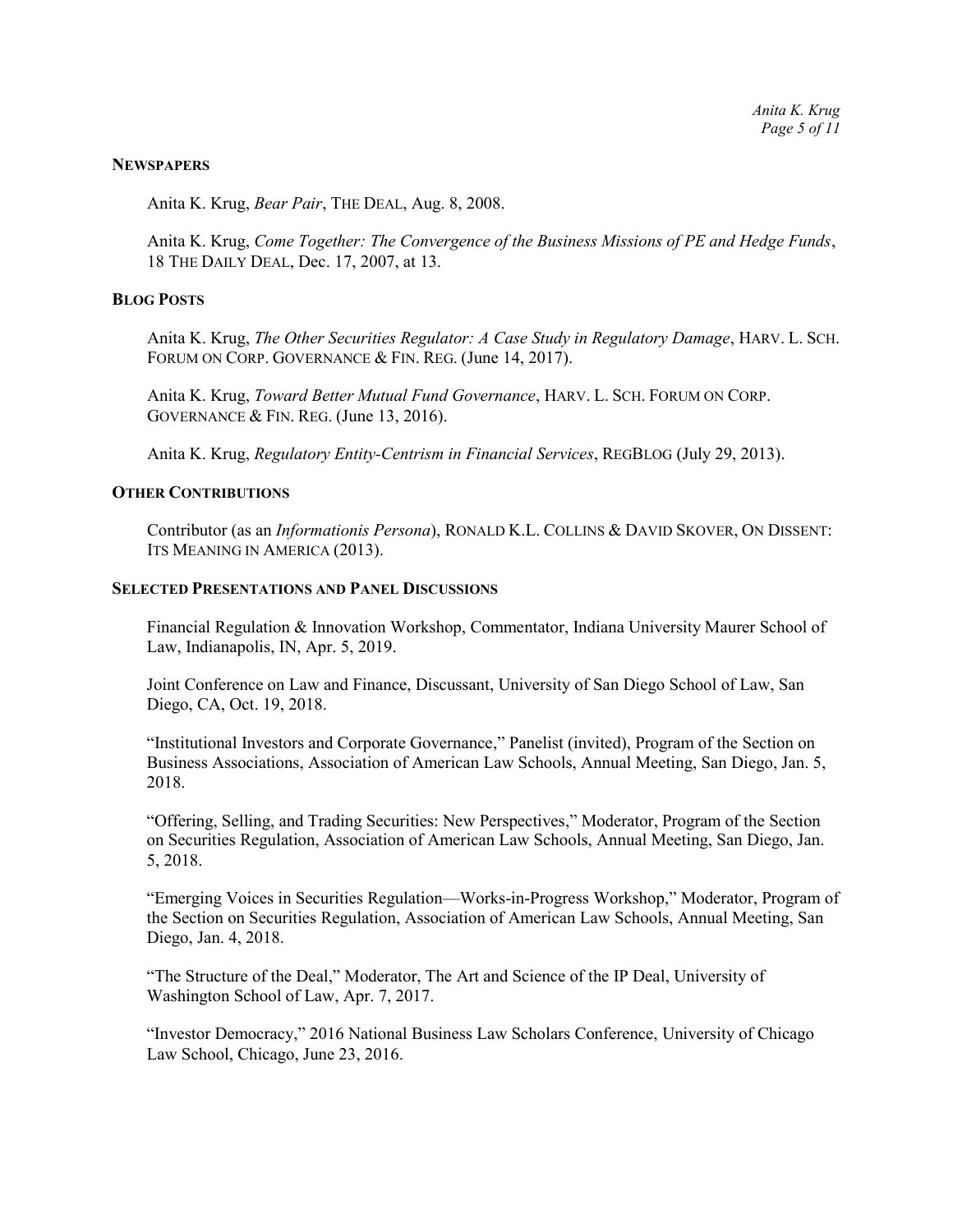"Investors, Consumers, and the Public Interest," Panelist, 2016 International Conference on Law and Society, New Orleans, LA, June 4, 2016 (presenting "Investor Democracy").

"Investor Democracy," Faculty Colloquium, University of Washington School of Law, Mar. 31, 2016.

"U.S. Law Governing Mergers and Acquisitions," Lecturer, U.S.-China Exchange Council (U.S. visit by executives from Chinese state-owned enterprises), University of Washington School of Law, Seattle, WA, Nov. 4, 2015.

"Toward Better Mutual Fund Governance," Midwestern Law and Economics Association, Annual Meeting, University of Kansas School of Law, Lawrence, KS, Oct. 2, 2015.

"Investing and Pretending," 2015 Harvard Stanford Yale Junior Faculty Forum, Harvard Law School, Cambridge, MA, June 17, 2015.

"Uncertain Futures in Evolving Financial Markets," 2015 National Business Law Scholars Conference, Seton Hall Law School, Newark, NJ, June 4, 2015.

"Uncertain Futures in Evolving Financial Markets," Faculty Colloquium, University of Colorado School of Law, Boulder, CO, Jan. 30, 2015.

Business Law Colloquium, Guest Presenter, University of Colorado School of Law, Boulder, CO, Jan. 29, 2015.

"M&A From the CEO's Perspective," Moderator, Pacific Rim M&A Institute, Seattle, Dec. 11, 2014.

"Investing and Pretending," Midwestern Law and Economics Association, Annual Meeting, Indiana University Maurer School of Law, Indianapolis, IN, Oct. 11, 2014.

"Investing and Pretending," Canadian Law and Economics Association, Annual Meeting, University of Toronto Faculty of Law, Toronto, Ontario, Canada, Sep. 19, 2014.

"Investing and Pretending," 2014 National Business Law Scholars Conference, Loyola Law School, Los Angeles, CA, June 20, 2014.

"Investment Fund Regulation," Moderator & Discussant, 2014 National Business Law Scholars Conference, Loyola Law School, Los Angeles, CA, June 19, 2014.

"Examining Market Actors," Panelist & Chair, 2014 International Conference on Law and Society, Minneapolis, MN, May 31, 2014.

"Demand Side Securities Regulation*,*" 2013 Junior Scholars Forum, Brigham Young University School of Law, Provo, UT, Nov. 7-8, 2013.

"Securities Laws and Unincorporated Entities," Panelist, 2013 LLC Institute, American Bar Association, Arlington, VA, Oct. 18-19, 2013.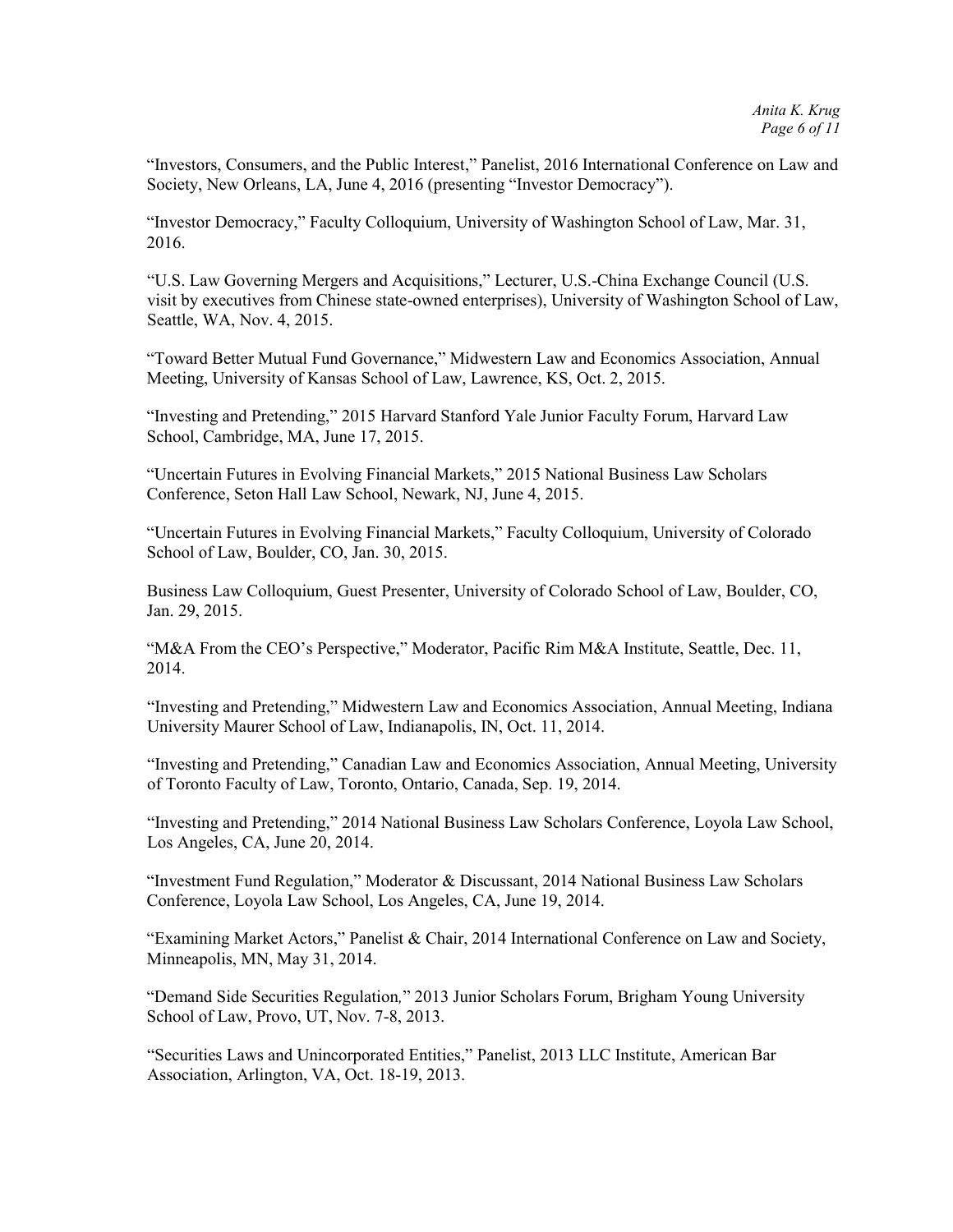"Escaping Entity-Centrism in Financial Services Regulation," 2013 Junior Scholars Workshop on Financial Services Law, University of Connecticut School of Law, Hartford, CT, June 14, 2013.

"Securities Regulation: A View From Investors' Perspectives," Panelist, 2013 International Conference on Law and Society, Boston, MA, June 1, 2013.

"Escaping Entity-Centrism in Financial Services Regulation," University of Washington School of Law Faculty Colloquium Series for Ph.D. Students, Apr. 17, 2013.

"The Regulation of Financial Market Intermediaries: The Making and Un-Making of Markets," Panelist, Joint Program of the Securities Regulation Section and the Financial Institutions and Consumer Financial Services Section, Association of American Law Schools, Annual Meeting, Washington, D.C., Jan. 4, 2013.

"Revolution in the Regulation of Financial Advice: The U.S., the U.K. and Australia," Panelist, Fall 2012 Law Review Symposium, St. John's Univ. School of Law, New York, Oct. 12, 2012.

"The Modern Corporation Magnified: Managerial Accountability in Financial Services Holding Companies," Fourth Conference of the Adolf A. Berle, Jr. Center on Corporations, Law & Society, University College of London, London, England, June 13-14, 2012.

"Challenging the Assumptions and Impact of Domestic and International Securities Regulations as a Means to Achieve Corporate Governance Goals," Panelist, 2012 International Conference on Law and Society, Honolulu, HI, June 8, 2012.

"Due Diligence and SEC Compliance, from a Business Perspective," Moderator, Seattle Alternative Investment Association, Seattle, May 16, 2012.

"Changes to the Investment Advisers Act of 1940," Panelist, 32nd Annual Northwest Securities Institute, Seattle, Apr. 13, 2012.

"Corporations Beyond Corporate Law: The Failure of the Corporate Governance Paradigm in U.S. Investment Company Regulation," Faculty Colloquium, University of Washington School of Law, Mar. 1, 2012.

Seminar on the Economic Analysis of Law, Guest Presenter, University of British Columbia Faculty of Law, Vancouver, Canada, Jan. 16, 2012.

"Rubber Hits the Road: Implementing Dodd-Frank Amid Reform Fatigue," Panelist, Program of the Section on Financial Institutions and Consumer Financial Services, Association of American Law Schools, Annual Meeting, Washington, D.C., Jan. 8, 2012.

"Dodd-Frank and Private Fund Regulation, The Dodd-Frank Wall Street Reform and Consumer Protection Act Symposium," Panelist, Gonzaga University School of Law, Spokane, WA, Nov. 4, 2011.

"Corporations Beyond Corporate Law: The Failure of the Corporate Governance Paradigm in U.S. Investment Company Regulation," Canadian Law and Economics Association, Annual Meeting, University of Toronto Faculty of Law, Toronto, Ontario, Canada, Sep. 23, 2011.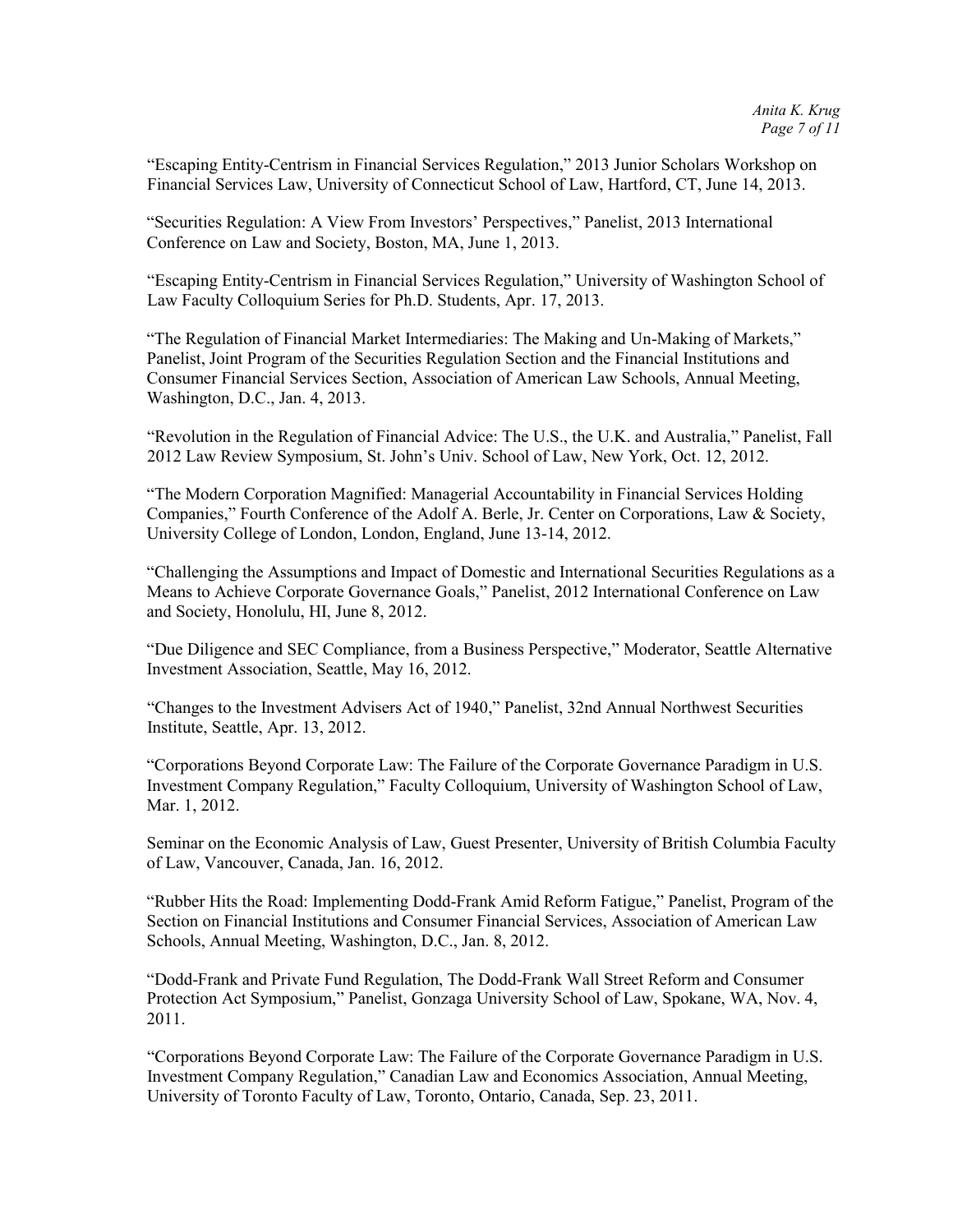"Corporations Beyond Corporate Law: The Failure of the Corporate Governance Paradigm in U.S. Investment Company Regulation," Midwestern Law and Economics Association, Annual Meeting, Indiana University Maurer School of Law, Bloomington, IN, Sep. 16, 2011.

"Corporate Law at the Crossroads of Private and Public Law," Symposium on Private and Public Law—Intersections in Law and Method, University of Queensland, Brisbane, Australia, July 21-22, 2011.

"Multilateral Convergence in Investment Laws and Norms," Asian International Economic Law Network 2011 Conference, University of Hong Kong, July 15-16, 2011.

"New Corporate Governance: Competing Values," Discussant, 2011 International Conference on Law and Society, San Francisco, June 3, 2011.

"Globalization of Law and Corporate Law," Discussant, Symposium on Global Law and Its Exceptions: Globalization, Legal Transplants, Local Reception and Resistance, University of Washington School of Law, Feb. 25, 2011.

"Institutionalization, Investment Adviser Regulation, and the Hedge Fund Problem," Faculty Colloquium, University of Washington School of Law, Feb. 24, 2011.

"Hedge Funds: Regulatory & Policy Overview," Guest Lecturer, Course on the Regulation of Financial Markets and Institutions, University of California, Davis School of Law, Davis, CA, March 8, 2010.

"Preventing and Detecting Fraud," NSCP West Coast Regional Meeting, San Francisco, Feb. 22, 2010.

"Moving Beyond the Clamor for 'Hedge Fund Regulation': A Reconsideration of 'Client' under the Investment Advisers Act of 1940," Symposium on Financial Regulatory Reform: Genesis, Progress and Impact, Villanova University School of Law, Villanova, PA, Oct. 10, 2009.

"Moving Beyond the Clamor for 'Hedge Fund Regulation': A Reconsideration of 'Client' under the Investment Advisers Act of 1940," Faculty Colloquium, University of California, Hastings College of the Law, San Francisco, Oct. 12, 2009.

"Hedge Funds: Regulatory Overview and Outlook," Presentation to Summer LLM Program Participants, University of California, Berkeley School of Law, July 23, 2009.

"Critical Legal, Tax, Accounting, and Regulatory Updates," Panelist, Bay Area Hedge Fund Roundtable, San Francisco, May 6, 2009.

"Alternative Investments: Legal Issues and Trends," Panelist, Howard Rice Panel Discussion, San Francisco, Apr. 16, 2009.

"Financial Crisis Panel Discussion," Panelist, University of California, Hastings College of the Law, Oct. 6, 2008.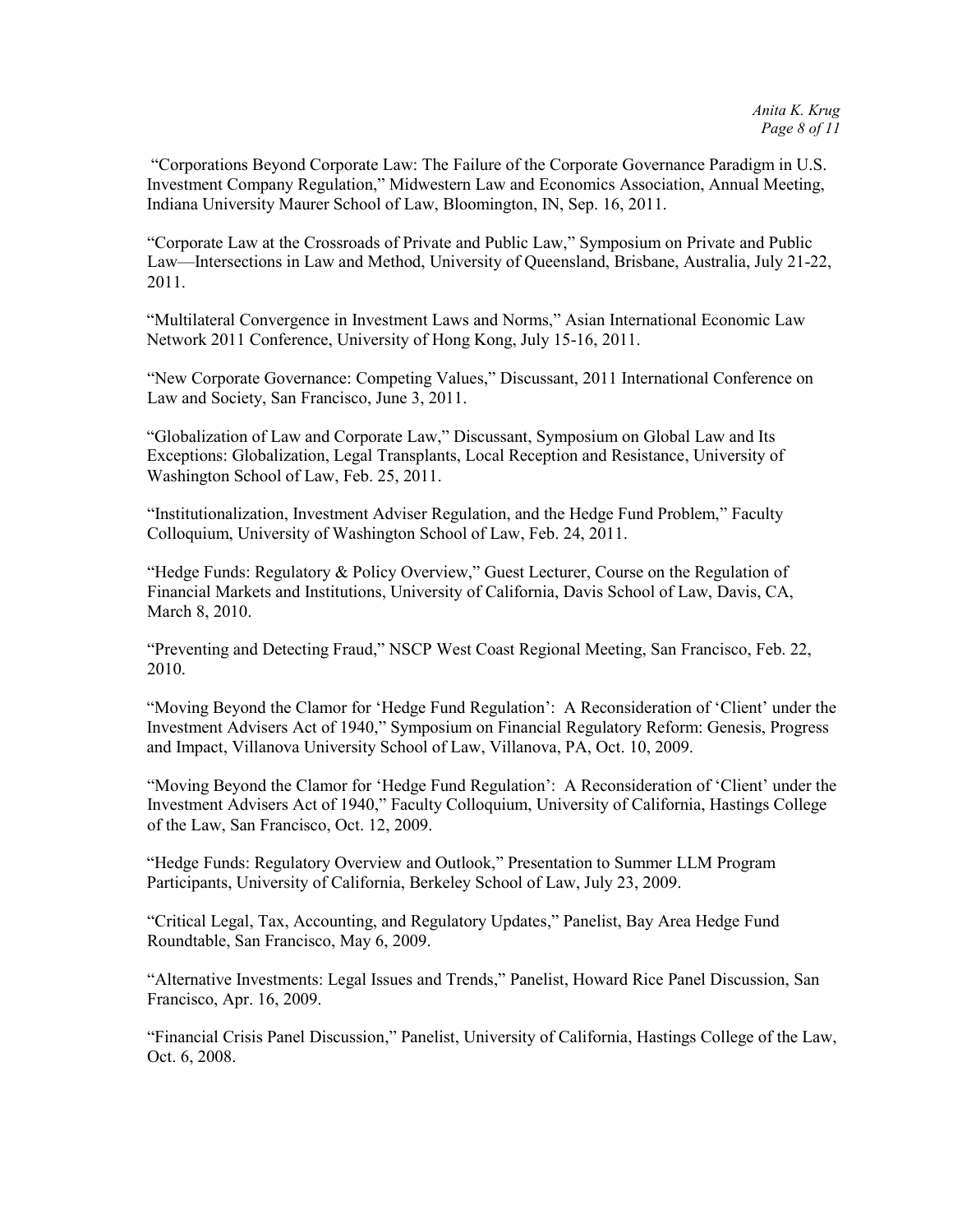"Hedge Funds," Panelist, American Law Institute | American Bar Association Program on Investment Management Products, Washington, D.C., Nov. 2, 2007.

"Tax and Regulatory Issues Relating to Hedge Funds," Panelist, Harb, Levy & Weiland Lunch Seminar, San Francisco, Mar. 11, 2007.

"Overview and Status of Regulatory Initiatives," Infovest21 Seminar for Hedge Fund Professionals, San Francisco, Jan. 11, 2007.

#### **ROUNDTABLES**

Investment Funds Roundtable, Invited Participant, Boston University School of Law, Boston, Dec. 9, 2016.

Investment Funds Roundtable, Invited Participant, Boston University School of Law, Boston, Dec. 4, 2015.

"Shareholders, Stewardship, and Accountability," Roundtable, 2015 International Conference on Law and Society, Seattle, May 28, 2015.

Investment Funds Roundtable, Invited Participant, Brooklyn Law School, Brooklyn, NY, Jan. 31, 2014.

Investment Funds Roundtable, Invited Participant, University of Chicago Law School, Chicago, May 17, 2013

Business Ethics Workshop, Invited Participant, Brigham Young University School of Law, Provo, UT, Feb. 20-21, 2013.

### **CONFERENCES AND PANELS ORGANIZED**

"Offering, Selling, and Trading Securities," Section on Securities Regulation, Association of American Law Schools, Annual Meeting, San Diego, Jan. 5, 2018.

"Emerging Voices in Securities Regulation" (Works-in-Progress Workshop for Junior Scholars), Section on Securities Regulation, Association of American Law Schools, Annual Meeting, San Diego, Jan. 4, 2018.

Various Panels on Corporate and Securities Law, International Conference on Law and Society, New Orleans, June 2-5, 2016.

Various Panels and Roundtable on Corporate and Securities Law, International Conference on Law and Society, Seattle, May 28-31, 2015.

"Managing Risk in a Complex World," symposium on business risk management, University of Washington School of Law, Oct. 5, 2012.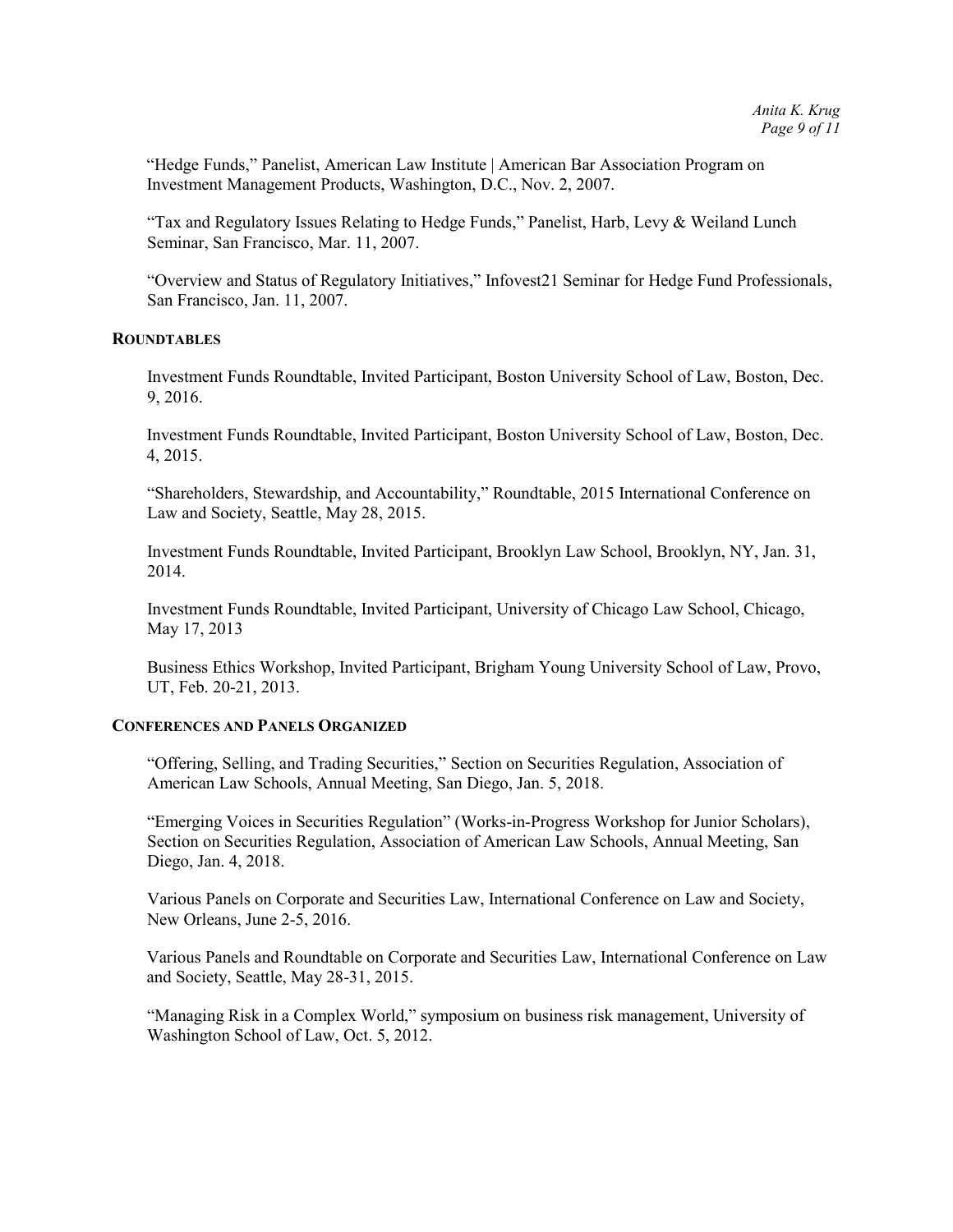#### **OTHER WORK EXPERIENCE**

**Howard Rice Nemerovski Canady Falk & Rabkin, P.C. (now Arnold & Porter, LLP), San Francisco, California.**

*Partner (equity)*, 2007 – 2010. *Associate*, 2002 – 2007.

**Foley Hoag LLP, Boston, Massachusetts.** *Associate*, 2000 – 2002*.*

**Hale and Dorr LLP (now Wilmer, Cutler, Pickering, Hale and Dorr LLP), Boston, Massachusetts.** *Attorney* (part-time—while writing dissertation), 1998 – 2000.

**The Hon. Norman H. Stahl, U.S. Court of Appeals for the First Circuit.** *Law Clerk*, 1997 – 1998.

**Cravath, Swaine & Moore LLP, New York, New York.** *Summer Associate*, 1996.

- **Winthrop, Stimson, Putnam & Roberts (now Pillsbury Winthrop), New York, New York.**  *Summer Associate*, 1995.
- **Zagreb Human Rights Group, Zagreb, Croatia.**  *Summer Intern*, 1994.

**Pestalozzi, Gmuer & Patry, Zurich, Switzerland.**  *Summer Intern*, 1994.

**All India Democratic Women's Association, New Delhi, India.**  *Summer Intern,* 1993.

#### **OTHER SERVICE ACTIVITIES**

Co-Founder and Officer, Pacific Rim M&A Institute (Feb. 2014 – 2019).

Chair, AALS Committee on Sections (Jan. 2017 – 2019).

Member, Executive Committee of the AALS Section on Business Associations (Jan. 2016 – 2019).

Executive Committee of the AALS Section on Securities Regulation (Jan. 2015 – Jan. 2018). Chair, Executive Committee (Jan. 2017 – Jan. 2018).

Executive Committee of the AALS Section on Scholarship (May 2013 – Jan. 2018). Chair-Elect, Executive Committee (Jan. 2017 – Jan. 2018).

Chair, Corporate and Securities Law in Society Collaborative Research Network, Law and Society Association (May 2014 – June 2016).

Reviewer, Routledge Books (2016 – present).

Fellowships and Grants Selection Panel, American Association of University Women (2017).

Member, Washington State Bar Association Corporate Act Revision Committee (May 2012 – May 2015).